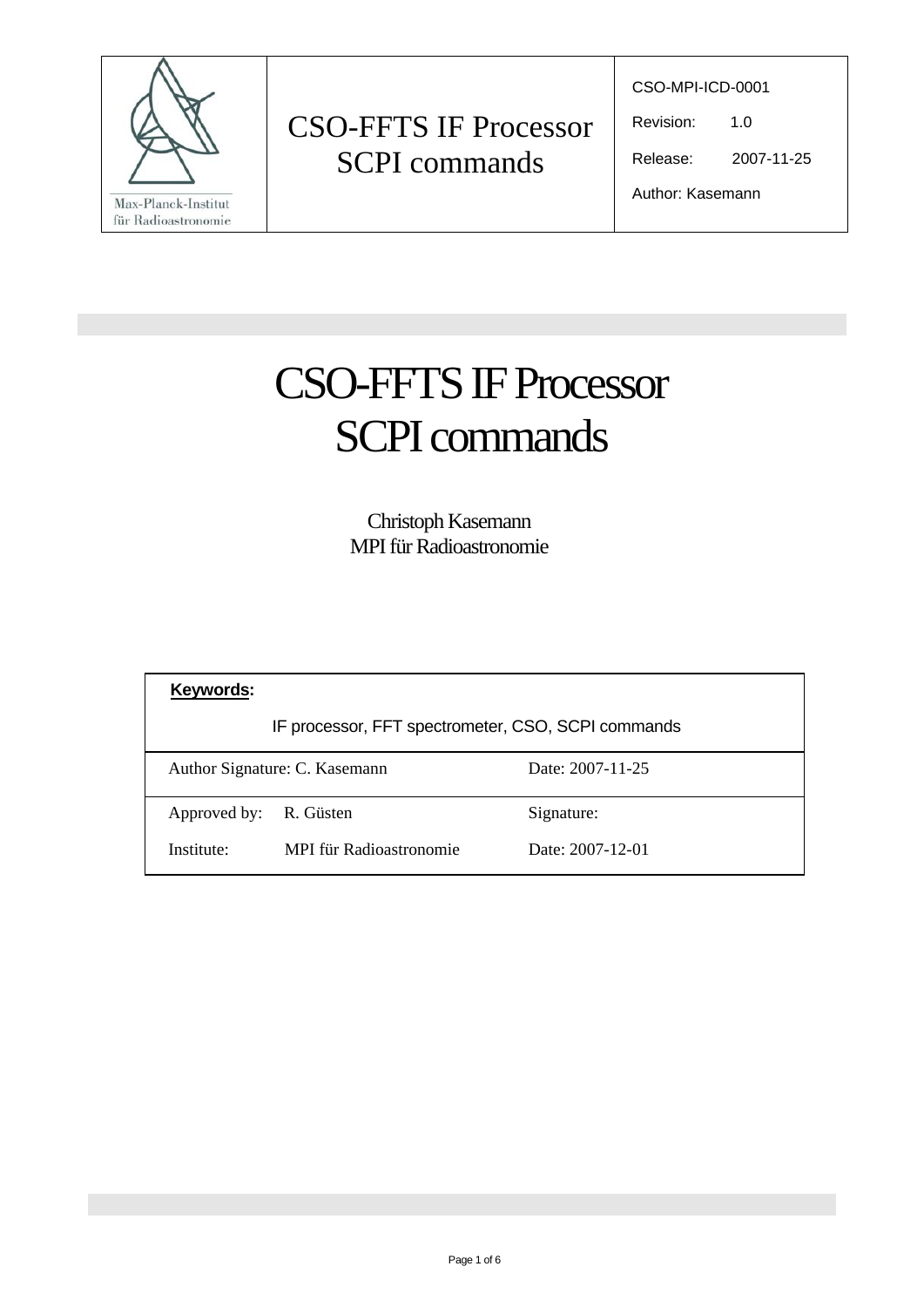

CSO-MPI-ICD-0001

Revision: 1.0

Release: 2007-11-25

Author: Kasemann

### **Change Record**

| <b>REVISION</b> | <b>DATE</b> | <b>AUTHOR</b> | <b>SECTIONS/PAGES</b><br><b>AFFECTED</b> | <b>REMARKS</b> |
|-----------------|-------------|---------------|------------------------------------------|----------------|
| 0.1             | 03.07.06    | Kasemann      | All                                      | new document   |
|                 |             |               |                                          |                |
|                 |             |               |                                          |                |
|                 |             |               |                                          |                |
|                 |             |               |                                          |                |
|                 |             |               |                                          |                |
|                 |             |               |                                          |                |
|                 |             |               |                                          |                |
|                 |             |               |                                          |                |
|                 |             |               |                                          |                |
|                 |             |               |                                          |                |
|                 |             |               |                                          |                |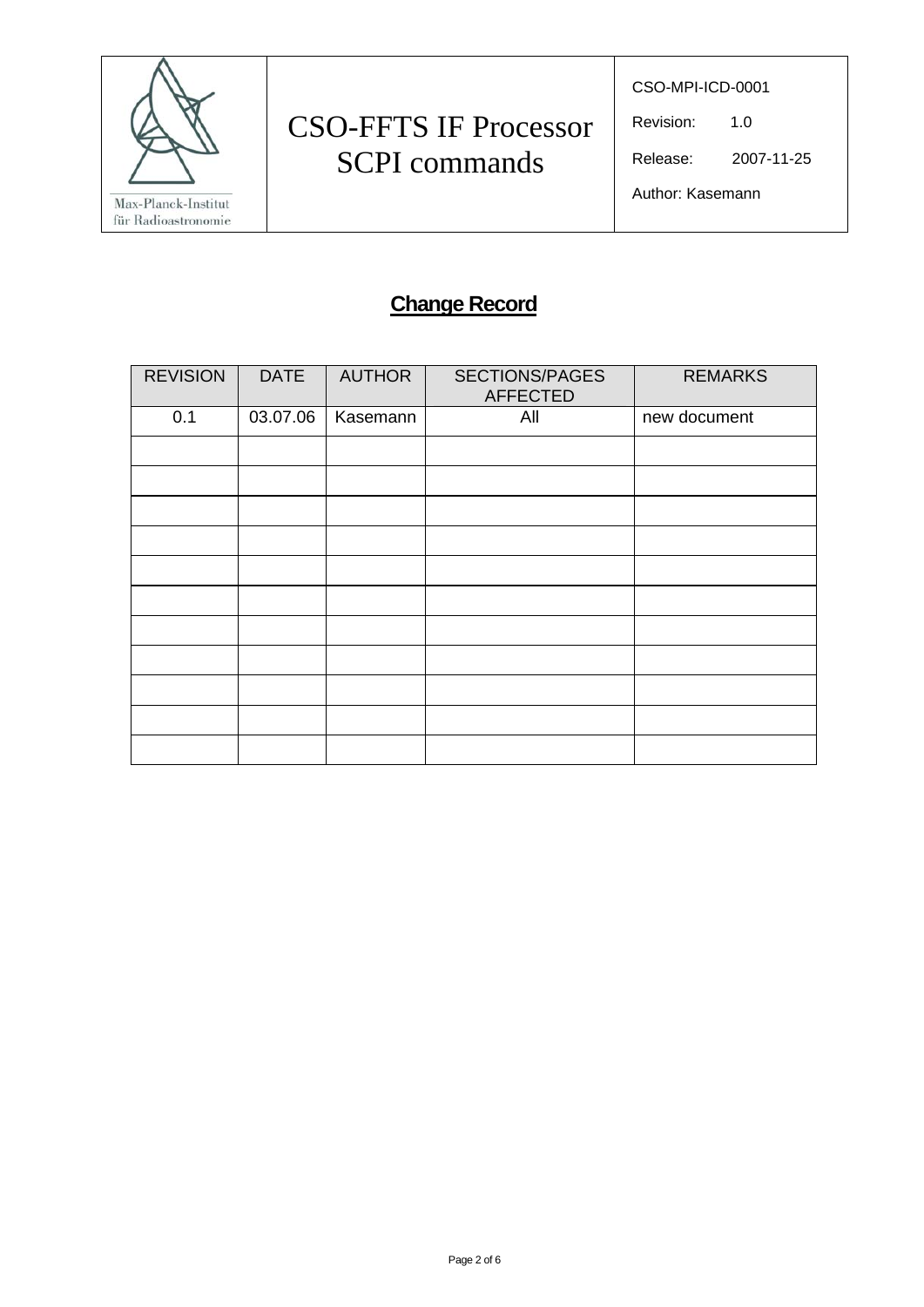

CSO-MPI-ICD-0001

Revision: 1.0

Release: 2007-11-25

Author: Kasemann

### **Table of contents**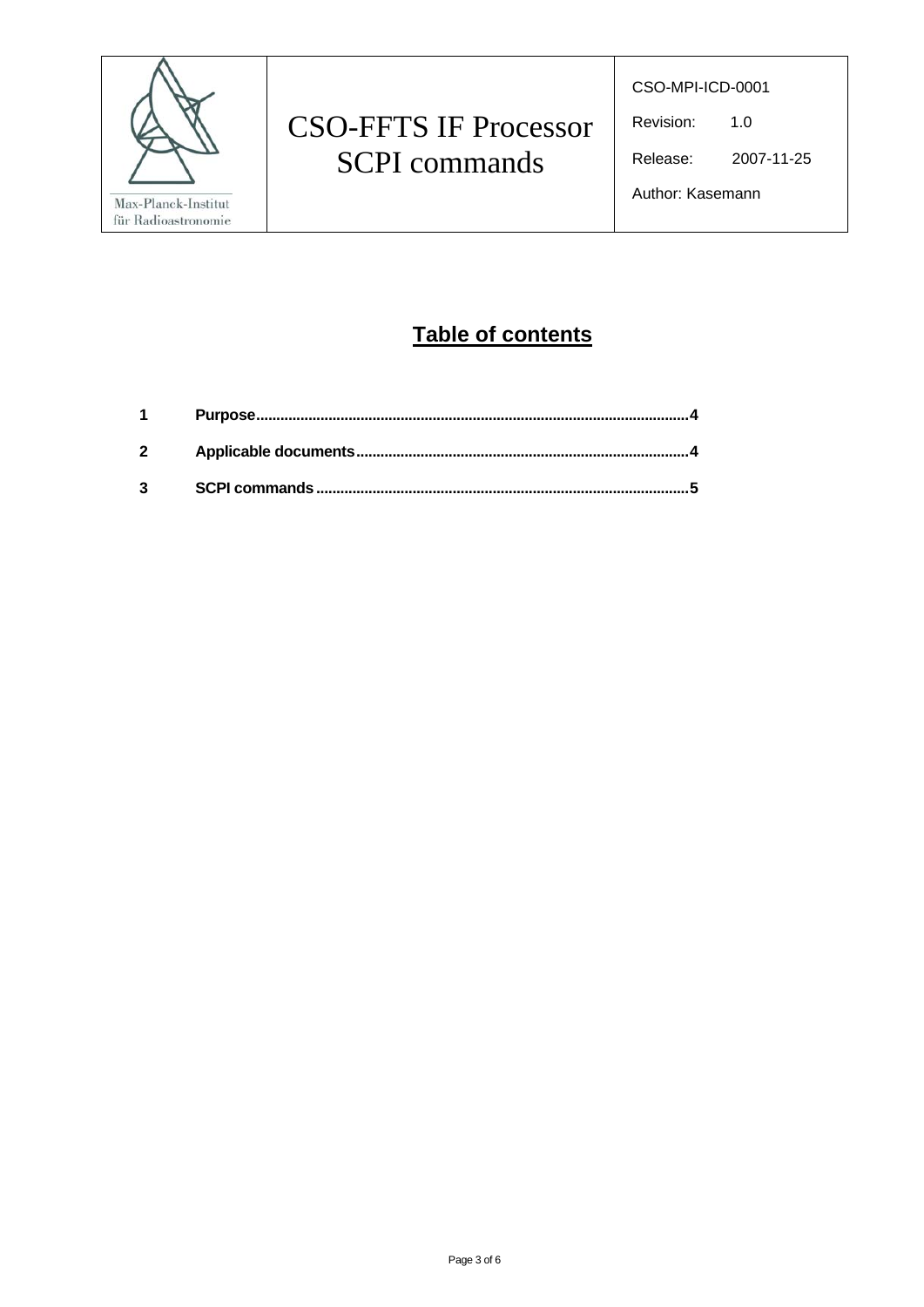

CSO-MPI-ICD-0001

Revision: 1.0

Release: 2007-11-25

Author: Kasemann

#### **1 Purpose**

The purpose of this document is to provide the user with all SCPI commands to operate the CSO-FFTS IF processor remotely.

#### **2 Applicable documents**

| AD-01  | CSO-MPI-MAN-01 | <b>CSO-IF processor User Manual</b>        |
|--------|----------------|--------------------------------------------|
| AD-02. | CSO-MPI-DSD-01 | <b>CSO-IF processor Design Description</b> |
| AD-03  | CSO-MPI-MAN-02 | <b>CSO-FFTS User Manual</b>                |
| AD-04  | CSO-MPI-DSD-02 | <b>CSO.FFTS Design Description</b>         |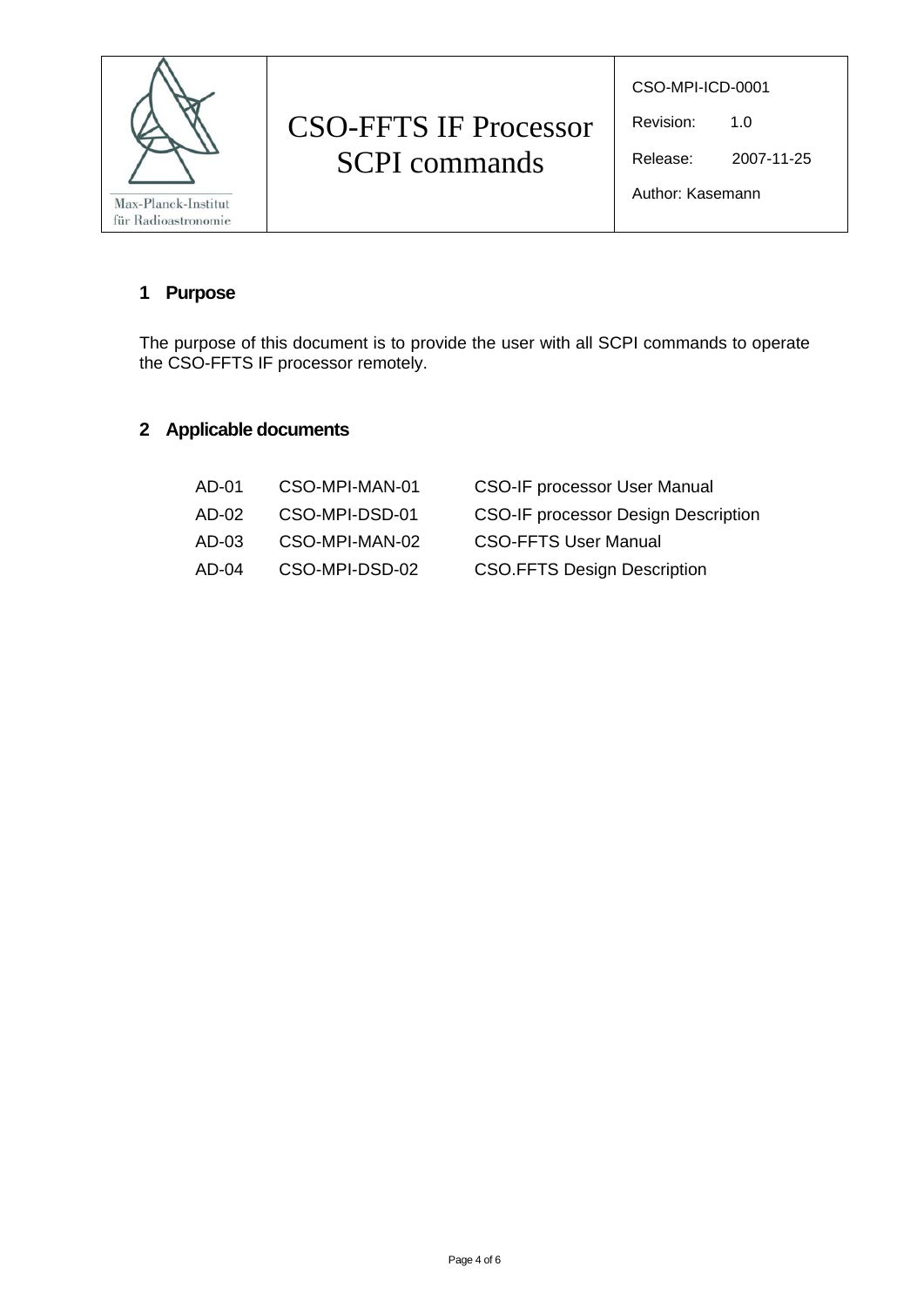

CSO-MPI-ICD-0001

Revision: 1.0

Release: 2007-11-25

Author: Kasemann

#### **3 SCPI commands**

| CSO:IF1:state?                                 | (ENABLED   DISABLED   SHUTDOWN<br>FAULTED)             |
|------------------------------------------------|--------------------------------------------------------|
| CSO:IF1:on                                     | # switch IF on if not overheated                       |
| CSO:IF1:off                                    | # switch IF off                                        |
| CSO:IF1:reset                                  | # switch to remote mode if in<br>manual mode           |
| CSO:IF1:configure                              | # set commanded parameter                              |
| CSO:IF1:CHAIN1:state?                          | # always ENABLED                                       |
| CSO:IF1:CHAIN1:input?                          | # RX1  RX6                                             |
| CSO:IF1:CHAIN1:cmdInput?                       |                                                        |
| CSO:IF1:CHAIN1:cmdInput                        | RX1   RX2   RX3   RX4   RX5  <br>RX6 (noise generator) |
| CSO:IF1:CHAIN1:centerFreq?                     | $\#$ [GHz]                                             |
| CSO:IF1:CHAIN1:cmdCenterFreq?                  |                                                        |
| CSO:IF1:CHAIN1:cmdCenterFreq <number></number> | $\# 4.0 - 8.0$ GHz<br># increments of 50 MHz           |
| CSO:IF1:CHAIN1:Bandwidth?                      | # [GHz]                                                |
| CSO:IF1:CHAIN1:cmdBandWidth?                   |                                                        |
| CSO:IF1:CHAIN1:cmdBandWidth <number></number>  | # 1.0 GHz                                              |
| CSO:IF1:CHAIN1:level?                          | # resolution: 0.01 dBm                                 |
| CSO:IF1:CHAIN1:atten?                          | $# 0 - 20 dB$                                          |
| CSO:IF1:CHAIN1:cmdAtten?                       |                                                        |
| CSO:IF1:CHAIN1:cmdAtten <number></number>      | # no configure needed<br>$# 0 - 20 dB$                 |
| CSO:IF1:CHAIN1:autolevel                       | # autlevel the IF                                      |